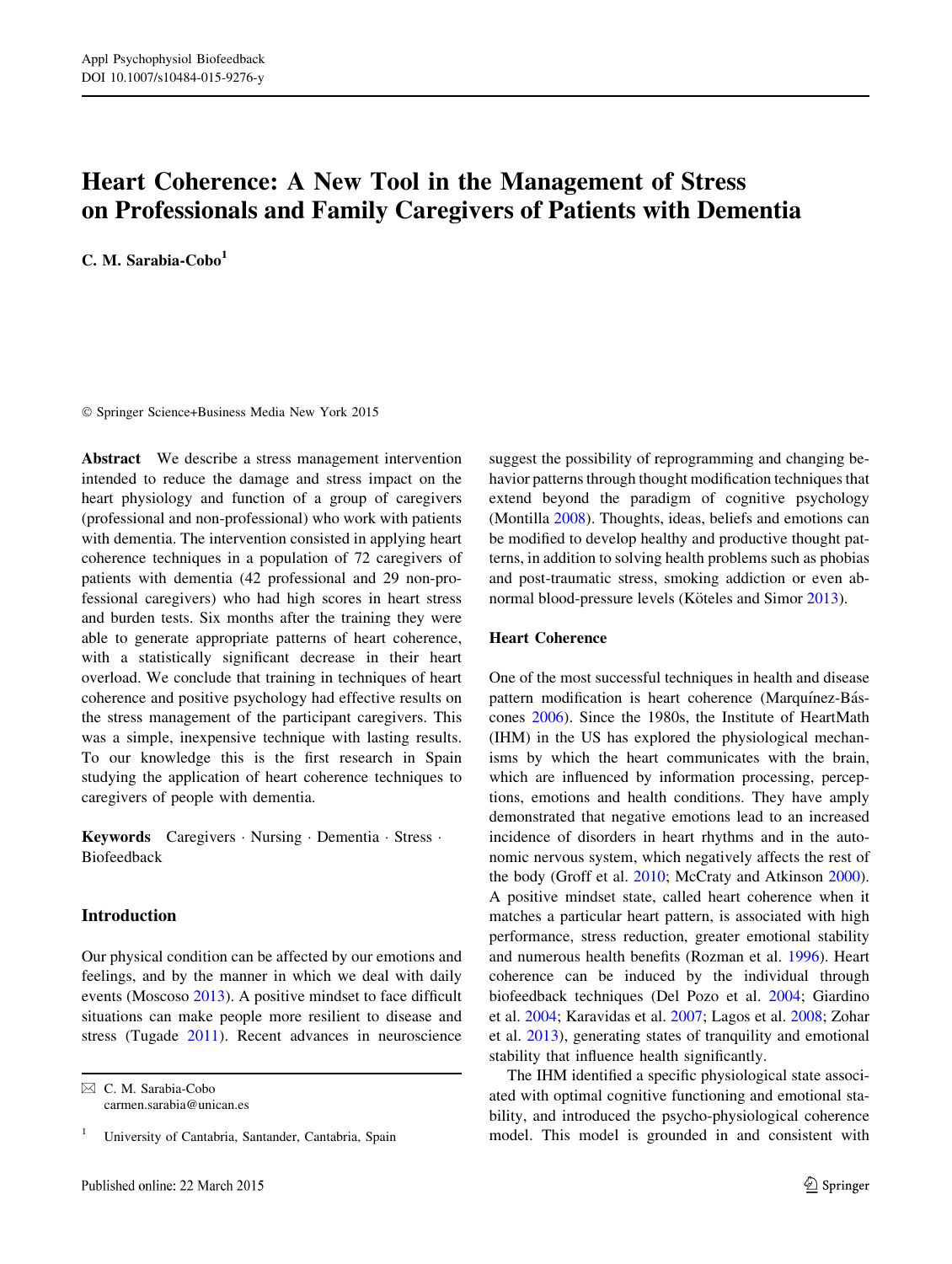research in the fields of neurocardiology, psychophysiology, and neuroscience (McCraty et al. [2009b\)](#page-7-0). The model shows that changes in beat-to-beat heart rate, also called heart rate variability (HRV), reflect the emotional state of human beings (HeartMath [2011](#page-7-0); McCraty et al. [2009b](#page-7-0); Lacey and Lacey [1978](#page-7-0)). The time between beats is not as regular as normally perceived; for example, during states of anxiety, the time between beats is slightly variable and irregular. The analysis of this variability is recognized as an effective method for measuring the autonomic nervous system activity and function (Barrios-Choplin and Atkinson [2000](#page-6-0); Reynard et al. [2011](#page-7-0)). Training in techniques of heart coherence foster stable physiological states, the prevalence of the parasympathetic state over the sympathetic (usually more activated in situations of stress and anxiety), and hormonal and chemical parameters, which play an important role in chronic stress and its consequences, are normalized (McCraty and Tomasino [2006\)](#page-7-0). These states of physiological coherence through visualization techniques and inducing positive emotional states, together with a simple technique of cardiac biofeedback, improve cognitive function and overall fitness after 3 months of training (Childre and Martin [1999\)](#page-6-0). Heart coherence induction techniques have proven to be effective not only in stress management in people with already developed anxiety problems, insomnia, hypertension, etc., but also as a preventive measure in high-risk situations (Alabdulgader [2012;](#page-6-0) Geisler et al. [2013](#page-7-0); McCraty and Zayas [2014\)](#page-7-0). The most resistant (or resilient) people under stress or difficult situations often have adequate heart coherence patterns (Mikels et al. [2008\)](#page-7-0).

The training technique is simple, easy to apply and does not require specialized supervision other than the information given by a biofeedback device, although individuals who train extensively are able to apply the technique without the device. The biofeedback device utilized in the study was as a portable unit that monitors the heart rate and enables the participant to visualize and understand their heart patterns. By combining relaxation through breathing and feedback, the heart rate is induced to normal parameters for the participant. Further training enables the person to identify and then develop these parameters in future stressful situations. The highlight of this treatment is to induce physiological changes by means of positive emotional states, not through mental autosuggestion techniques, but by focusing directly on normalizing the heart rate and perceiving actual effects (Cohen-Katz et al. [2005;](#page-7-0) Zohar et al. [2013](#page-8-0)).

## Caregivers of Patients with Dementia

In recent years, an increasing number of studies in stress have been focused on professionals (Knudsen et al. [2009](#page-7-0)). Affected professionals speak of burnout to define a state of emotional and physical exhaustion caused by the stressful demands of their daily work. The equivalent concept in caregivers is the Caregiver Burden (identified by the nursing diagnosis of ''Fatigue in the caregiver role''). The study of these two conditions has been developed in areas of high demand for services such as care for people with dementia (Judkins [2003](#page-7-0)). As dementia is a progressive, disabling and long-term neurodegenerative disease, the risks of being exposed to chronic stress situations both professional and caregivers is very high (Scott et al. [2006](#page-8-0); Salmond and Ropis [2005](#page-8-0)).

Many studies show the consequences of professional stress, both emotional and physical (Chandola et al. [2008](#page-6-0)), which can cause communication problems in the team and families (Mikels et al. [2008\)](#page-7-0), and affect the general welfare of the person (Salmond and Ropis [2005\)](#page-8-0).

Adopting effective techniques of stress management may require improving the emotional and physical state of the caregiver, and promoting a better working environment and a better relationship with others in both the institutional and home and family environments (Salmond and Ropis [2005](#page-8-0)).

Improving the ability of caregivers to effectively meet the challenges of the daily work is valuable not only for institutions (having less stressed and healthier workers) but also for people receiving care (Pipe and Bortz [2009](#page-7-0)).

This is why in recent years, the management of burnout and overload situations has been addressed in areas such as Positive Psychology (Seligman and Csikszentmihalyi [2000](#page-8-0)), which studies resilience and optimism as predictors of effective coping in difficult and demanding situations. In this context, resilience refers to the ability to adapt to changing situations, being able to effectively handle stress or potential stressors in the process (Tugade et al. [2004](#page-8-0)). Positive Psychology studies have begun to confirm that chronic stress or certain stressful situations lead to negative emotional states (anxiety, frustration, anger, sadness, etc.), which not only affect caregivers and other professionals themselves, but also have an impact in their performance at work. This suggests that emotional and mental factors play a key role in situations of stress, and maintains that the dimensions of resilience must begin to be taken into account in the study of these groups, as evidenced by recent investigations (Otake et al. [2006](#page-7-0)).

Training is possible for caregivers and other professionals to acquire the positive emotions and optimism that helps them deal with difficult situations at work, such as daily and long-term care. For this reason, heart coherence techniques are promising, not only because of their immediate results, but because their beneficial effects can be prevalent (Siepmann et al. [2008](#page-8-0)). The important aspect of this line of research is that positive emotional states can be learned, and these in turn may have a direct influence on the person's physiological state.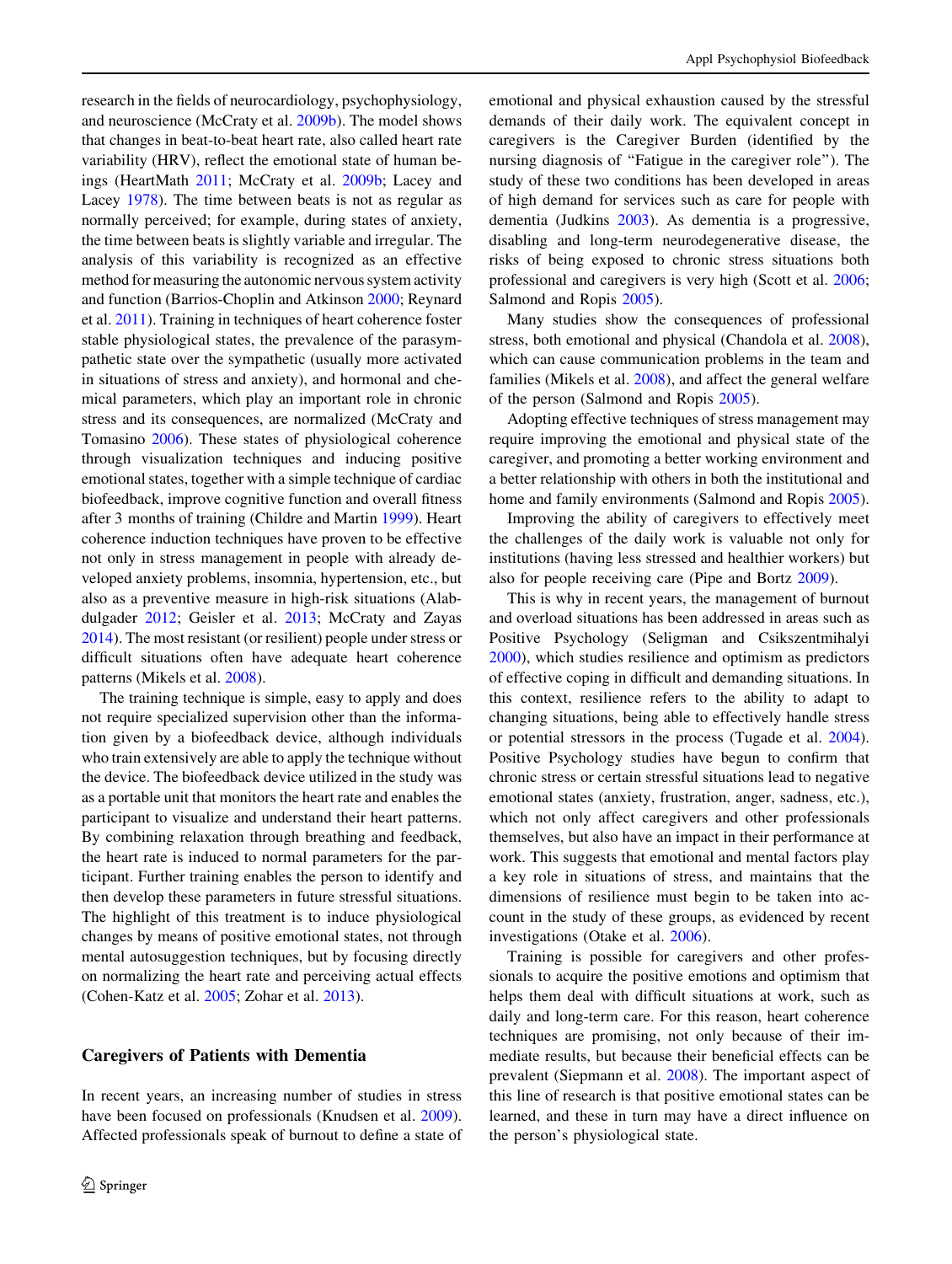The main objective of this work is to describe a stress management intervention based on heart coherence, applied on a group of nursing professionals and family caregivers of elderly patients with dementia.

The conceptual nursing model that guided the implementation of this intervention project was Jean Watson's theory of Human Care (Watson [2009\)](#page-8-0). Watson's theory emphasizes the importance of taking care of oneself, of colleagues or family, and others as a means of achieving a more healing environment.

Our hypothesis is that nursing professionals and family caregivers of patients with dementia have high scores on stress, and acquiring a technique of emotional self-control can directly affect their physiological state and reinforce their emotional and physical welfare, significantly reducing their ratings of stress and overload.

## **Methods**

#### Design

A descriptive and multicenter trial with a quasi-experimental study of repeated measures.

## Subjects

The study was conducted in three nursing homes for elderly people, all from the same religious order (all three are long-stay institutions, and two of them also have a day care center), and each located in a different city in Spain. Subject selection was made among professional Registered Nurses (RNs) and Certified Nursing Assistants (CNAs), as well as among non-professional family caregivers of the day care centers.

The sample size was calculated on GRANMO 7.11 (computer application) with a significance level of .05 and a power of .8, resulting in 42 professionals (n total  $= 101$ ) and 32 (n total  $= 68$ ) family caregivers, a proportional sample for each center.

All subjects agreed to participate in the study by signing an informed consent. Prior permission was obtained from the general direction of the entity from the three directors of the centers and the project was approved by the ethics committee at the general direction of the entity (Madrid).

The only exclusion criterion was to discard subjects with sensory or cognitive impairment that prevented them from performing the training.

## **Instruments**

A number of sociodemographic variables of all participants were collected, including age, sex, occupation, education level, medical history, drug use, years of caregiving-professional or family as appropriate- and information about of the people under their care, such as their degree of dementia according to the Functional Assessment Staging scale (FAST), which evaluate the level of dementia in low (3/4 FAST), medium (5/6 FAST) and high (7/8 FAST) stages, and to the Barthel Index (in the case of nursing professionals, this record is taken per unit of work, as the three centers are organized by units depending on the degree of dependence and evolution of dementia).

To evaluate the degree of stress and burnout, two specific instruments were used:

- Professional Caregivers The Maslach Burnout Inventory (MBI) (Maslach and Jackson [1997](#page-7-0)) is a tool to assess the feelings and thoughts of a person with regard to their interaction at work. It is the most widely used for the detection of stress and burnout in health professionals, especially in the health area (Méndez) et al. [2012](#page-7-0)). Three factors form the scale, resulting in three subscales: emotional exhaustion, depersonalization and personal accomplishment at work. The inventory takes into account the three scores independently. Scores for each subscale are compared for each percentile. Subjects above the 75th percentile are included in the ''high'' category; subjects between the 75th and the 25th are in the ''medium'' category; and subjects below the 25th percentile are in the ''low'' category. This measure presents reasonable validity and reliability for measuring burnout among nurses: cronbach alpha ratings of .90 for emotional exhaustion, .76 Depersonalization, and .76 for Personal accomplish-ment (Méndez et al. [2012\)](#page-7-0).
- Family Caregivers The scale used to detect overload was the "cuestionario de Zarit" (Martín et al. [1996\)](#page-7-0) which is a validated Spanish version of the Zarit Burden Inventory (Zarit et al. [1985](#page-8-0)). It consists of a list of 22 statements describing how the caregiver feels, with a Likert-type scale to indicate how often he or she feels that way (five alternatives range from 0, ''never,'' to 4, ''almost always''). Scores are summed to give a score between 0 and 88. The most accepted cutoff points are less than 46, ''no overload,'' with 47–55 being "light overload" and items involving more than 56 points being a ''greater burden.'' The measure has good internal consistency reliability, with a Cronbach's alpha coefficient of .92 (Martín et al. [1996](#page-7-0)).

For measurement of heart coherence training and portable recording units, we used heart coherence Personal Stress Reliever<sup>®</sup> (PSR) and a licensed Professional  $emWave^{\circledR}$  PC software that enables the management of recorded information in the PSR. Using the technique of quick consistency the changes in the heart rate can be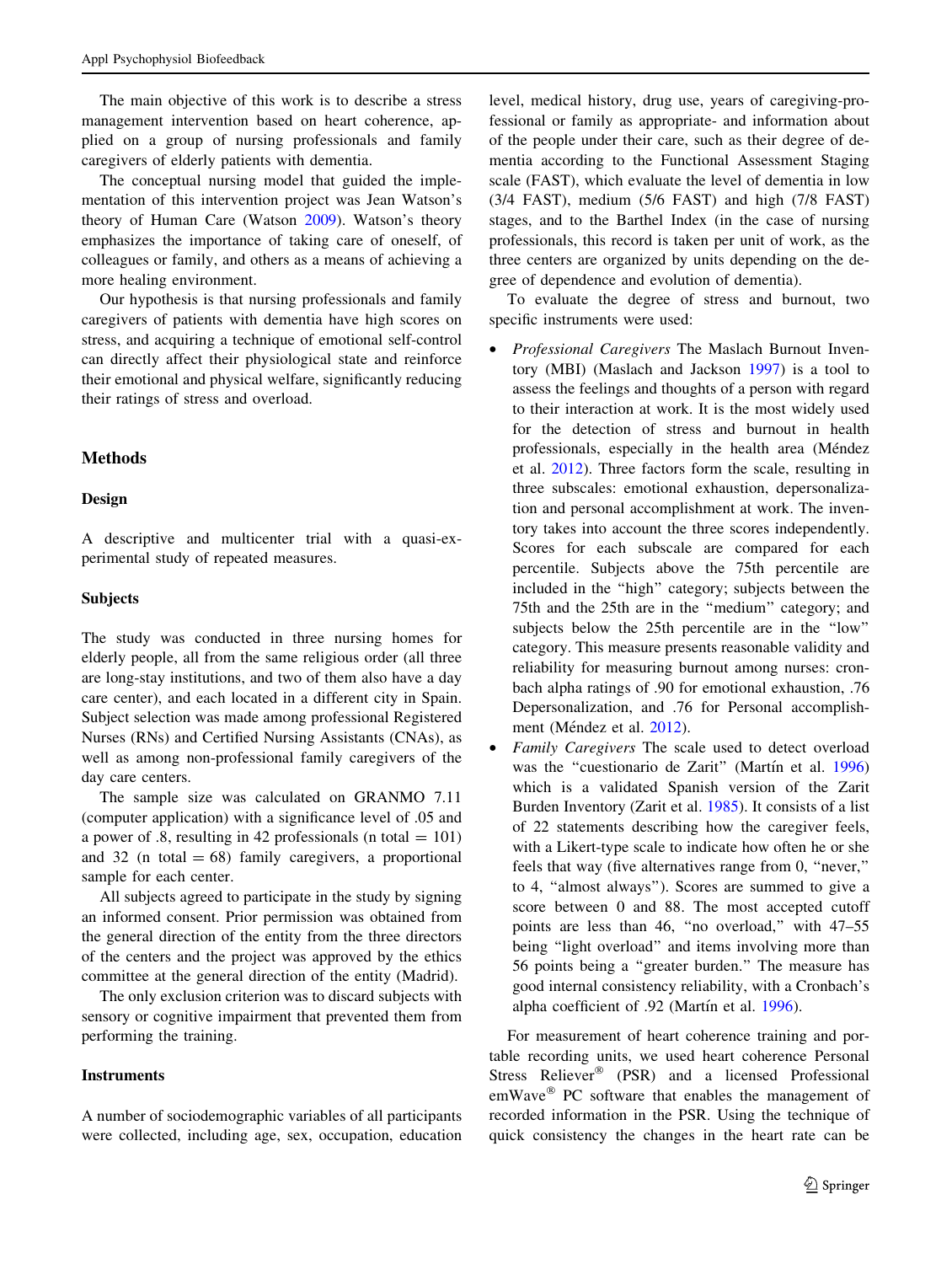displayed. In essence, the software is a heart rhythm coherence coach designed to help the user prevent, control and reverse the effects of stress across three levels of heart coherence: high, medium and low. The aim is to increase the consistency of the coherence in each session while the software keeps track of the progress.

The assessment of emotional stress and its management is needed to maintain emotional and physiological stability requirements. Therefore, professionals and family caregivers, measured heart coherence at different times throughout the project. The HeartMath self-regulation techniques and assistive technologies provide a systematic process for self-regulating thoughts, emotions and behaviors, and increasing physiological coherence (Childre and Martin [1999](#page-6-0); McCraty and Atkinson [2000\)](#page-7-0). The basis of the applied self-regulation technique to induce a coherent state was the Heart-Focused Breathing (McCraty and Zayas [2014\)](#page-7-0). It consists in putting one's attention in the center of the chest (area of the heart) and imagining how the breath is flowing in and out of that area while breathing slower and deeper than usual. Conscious regulation of one's respiration at a 10 s rhythm (.1 Hz) increases heart coherence and starts the process of shifting into a more coherent state. As we have conscious control over breathing and can easily slow the rate and increase the depth of the breathing rhythm, we can take advantage of this physiological mechanism to modulate the efferent vagal activity and thus the heart rhythm (McCraty et al. [2009b](#page-7-0)).

#### Procedure

Sociodemographic data collection and questionnaires were self-administered in the case of professionals and administered through personal interviews with family caregivers.

The heart coherence training was conducted in workshops for groups of ten people, without differentiating between professional and family caregivers, but maintaining their proportions in each sample.

The workshops were carried out in 1-h weekly sessions, in a period of 3 months from February to April 2013, led by the principal investigator. In the first session, the purpose, schedules and working group guidelines of the study were discussed, and two heart coherence measures were taken for each participant. One measure was the heart coherence of the participant in normal conditions, taken as a baseline for future sessions. Then, they were asked to attempt to relax as much as possible, and the second measure was taken.

The first three workshops were both theoretical and practical, with an explanation of what stress is, how it affects people, and the concepts of optimism, resilience and positive psychology were explained. Respiratory control

and display exercises were introduced, as the procedures to check the pulse and achieve body self-consciousness.

The following workshops were focused on the heart coherence technique (Heart-Focused Breathing) using heart coherence devices (five per workshop), so that all participants could train with the devices. Further heart coherence measures were recorded for about 5 min per participant. The last three workshops were focused on inducing states of heart coherence without the use of the device.

At the end of the workshops, participants filled out questionnaires on stress and overload, and a measure of heart coherence was taken. Three months later, they returned to repeat these measures to assess the degree of monitoring and maintenance training. Only people who attended more than 80 % of the workshops were included in this study.

For statistical analysis, the IBM SPSS Statistics 20 software was used. A descriptive analysis of all sociodemographic variables collected for each group was performed. The mean was calculated for continuous variables and percentages were used for categorical variables. We performed a correlation study (Pearson r) between the scores on the questionnaires and the degree of care overload (assessed by the Barthel and FAST). A repeated measures ANOVA of one factor was also performed (score on the questionnaires as an independent variable) with three levels: baseline, 3 months after training and 6 months after training. All statistical tests were two-tailed and  $p\lt 0.05$  was considered as statistical difference (95 %) confidence interval) (application of Bonferroni correction was necessary).

## Results

#### Set Baseline

Participants in the study included 42 professionals (67.9 % CNAs) and 32 caregivers whose families attend the day care center. Among these, three were discarded as they did not attend a minimum of 80 % of the workshops. Table [1](#page-4-0) shows the demographic data collected. Also noteworthy among family caregivers was a high percentage of problems with hypertension (43.7 %), insomnia (28.7 %) and anxiety (31.8 %), requiring consumption of at least one drug on a daily basis. In professionals, the most prevalent issues were sleep problems (27.8 %) and muscular or mechanical (47.6 %) problems.

A Levene's test was carried out to assess the homogeneity of variance, which showed that homoscedasticity was met  $(16.27, p = .09)$ .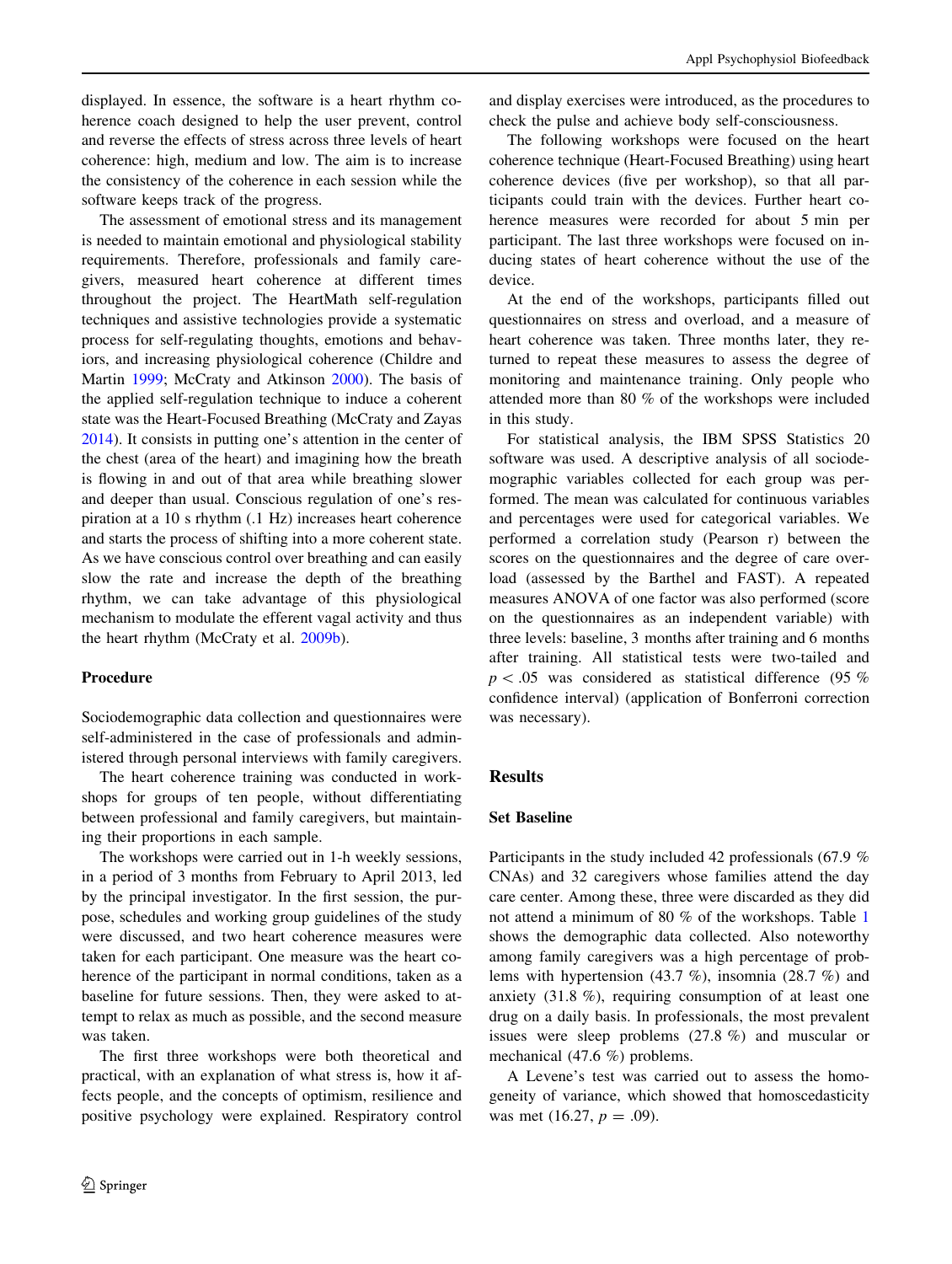Table 1 Socio-demographic

<span id="page-4-0"></span>

| Table 1 Socio-demographic<br>variables and others |                                       | Professionals ( $n = 42$ ) | Family caregivers $(n = 32)$ |
|---------------------------------------------------|---------------------------------------|----------------------------|------------------------------|
|                                                   | Age $(M)$                             | 42.7                       | 59.2                         |
|                                                   | Gender                                | 83 % Females               | 86 % Females                 |
|                                                   | <b>Education</b> level                |                            |                              |
|                                                   | Illiterate                            | $0\%$                      | 9%                           |
|                                                   | Primary education                     | $12 \%$                    | 47 %                         |
|                                                   | Secondary education                   | 75 %                       | 24 %                         |
|                                                   | Universitary education                | 13 $%$                     | 20%                          |
|                                                   | Years of care performance (M)         | 11.7                       | 9.8                          |
|                                                   | Medical history                       | 42 % Muscular problems     | 52 % Sleep problems          |
|                                                   |                                       | 27 % Sleep problems        | 42 % Anxiety                 |
|                                                   |                                       | 21 % HTA                   | 37 % Muscular p.             |
|                                                   |                                       | 12 % Anxiety               | 27 % HTA                     |
|                                                   |                                       | 6 % DM                     | 19 % DM                      |
|                                                   |                                       | 3 % Depression             | 17 % Osteoarthritis          |
|                                                   |                                       |                            | 13 % Depression              |
|                                                   | Drug use                              | 59 % Analgesics            | 72 % Analgesics              |
|                                                   |                                       | 37 % Anxiolytics           | 64 % Hypnotics               |
|                                                   |                                       |                            | 51 % Anxiolytics             |
|                                                   |                                       | 18 % Antihypertensive      | 24 % Antihypertensive        |
|                                                   |                                       |                            | 11 % Antidepressants         |
|                                                   | FAST patients                         |                            |                              |
|                                                   | <b>FAST 3/4</b>                       | $21 \%$                    | 9%                           |
|                                                   | <b>FAST 5/6</b>                       | 32%                        | 59 %                         |
|                                                   | <b>FAST 7/8</b>                       | 47 %                       | 32 %                         |
|                                                   | Years evolution dementia patients (M) |                            | 9.3                          |

#### Professionals Caregivers

Results obtained from the MBI suggested that, on the Emotional Exhaustion subscale, 37.2 % had upper levels of burden and 47.6 % had average levels; on the Depersonalization subscale, 21.8 % had high levels and 59.4 % low; and on the Personal accomplishment at work subscale, 26.6 % had high levels, 38.6 % low and 34.8 % average. There were no significant differences between RNs and CNAs. Studying the correlation between the three subscales of the MBI and the characteristics of the unit of work, we observed significant results in the first two subscales but not in the third (Emotional Exhaustion, Pearson's  $r = .489$ ,  $p = .01$ ; Depersonalization,  $r = .324$ ,  $p = .00$ ; Performing at Work,  $r = .458$ ,  $p = .07$ ), which indicates that a higher degree of dependence of patients (with advanced stages of FAST and Barthel indices of close to zero), causes a greater the emotional exhaustion and feelings of depersonalization in professionals.

#### Family Caregivers

The Zarit results indicated that 69.8 % of family caregivers had high load versus 14.7 % presenting low load. There

were no significant differences either in their sex or level of education. However, there were differences regarding the age of the caregiver  $(t = .745, p = .01)$ , progress of the FAST (t = .425,  $p = .02$ ) and years caring for the family  $(t = .354, p = .00)$ . A correlational study was conducted between the burden score and the degree of FAST with significant results (Pearson  $r = .865$ ,  $p = .00$ ), such that the greater the degree of evolution, the extreme the Zarit scale score. Correlation was also found between burden and years providing care  $(r = .654, p = .04)$ .

## Heart Coherence

As for the baseline measurements of heart coherence taken in the first session, 58.7 % of all participants  $(n = 71)$ reported a pattern of low heart coherence, 32.3 % a pattern of medium coherence, and 9 % a pattern of high heart coherence. There were no significant differences between the baseline measure and the second measure took after they were asked to relax  $(F = .236, p = .15)$ .

For the group of professionals  $(n = 42)$ , a correlational study of heart coherence levels and scores on the three subscales of the Maslach was performed. The results indicated a significant correlation between a low level of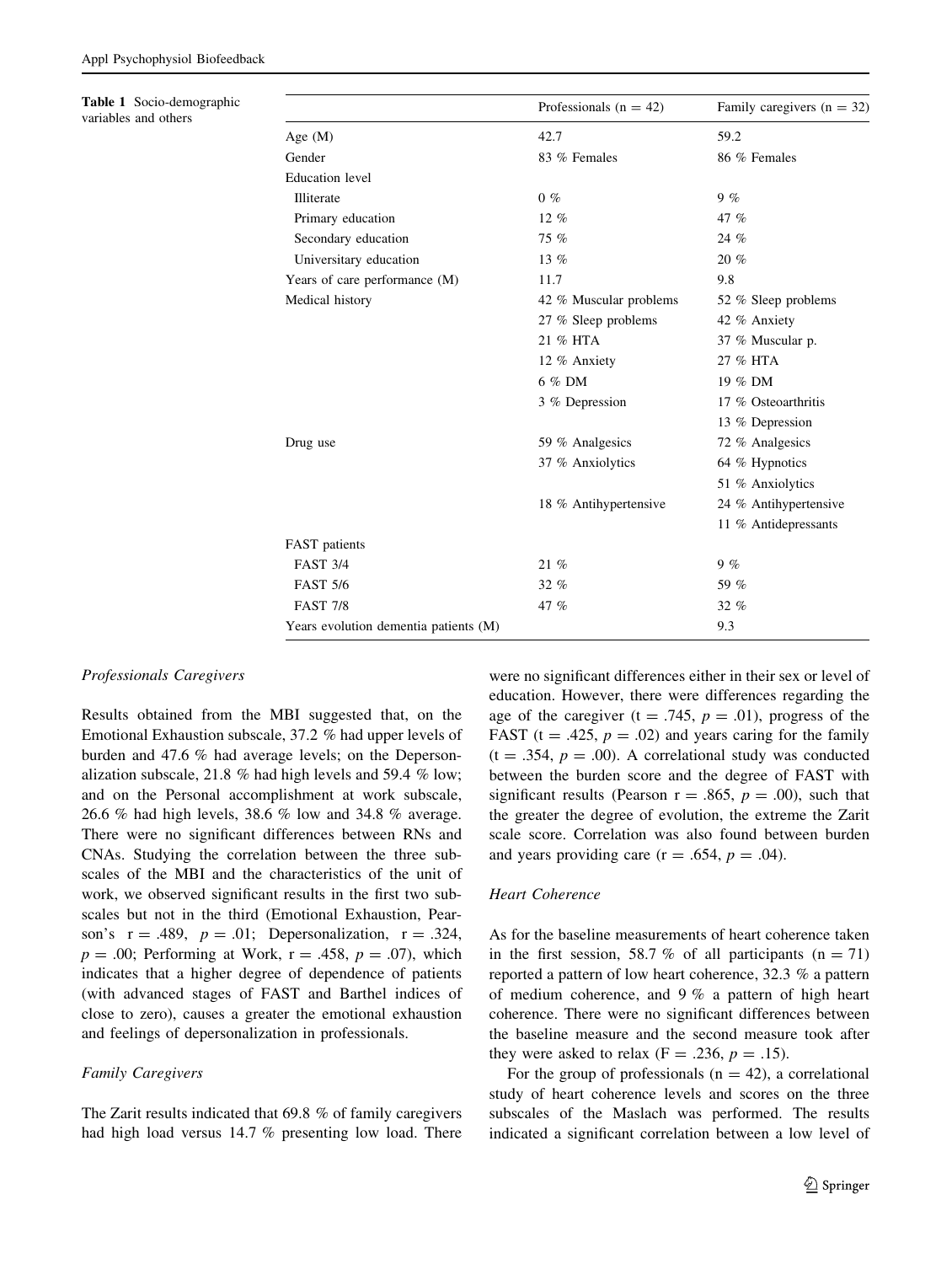heart coherence on the Depletion subscale  $(r = .689)$ .  $p = .02$ ) and Depersonalization (r = .568,  $p < .05$ ), but not on Development ( $r = .425$ ,  $p = .08$ ).

For the group of family caregivers  $(n = 29)$ , the same correlational study found a positive correlation between low levels of heart coherence and high levels of burden  $(r = .654, p = .01).$ 

## After 3 Months of Training

#### Professionals Caregivers

As for the scores on the questionnaires, compared to the professionals in the Maslach, on the Emotional Exhaustion subscale, 19.2 % had high levels and 31.2 % average levels; on the Depersonalization subscale, 12.3 % had high levels and 72.3 % low levels; and on the Conduct at Work subscale, 42.8 % had high levels, 21 % low and 36.2 % average levels. A repeated measures ANOVA was performed for each subscale, and the baseline score was compared with the significantly statistical results for two subscales (Bonferroni correction  $p < .025$ ) (Emotional Exhaustion  $F = .987$ ,  $p = .00$ ; Performance  $F = .745$ ,  $p = .01$ ) but not to Depersonalization F = .458,  $p = .03$ .

## Family Caregivers

Zarit scale results indicated that 58.7 % had high overhead compared to 11.2 % with low overhead. In the repeated measures ANOVA, these differences were not statistically confirmed (Bonferroni correction  $p < .025$ ), (F = .365,  $p = .04$ ).

#### Heart Coherence

Regarding patterns of heart coherence, 86.4 % of participants had high heart coherence, with significant differences with regard to the baseline values  $(F = .847,$  $p = .00$ . A Student's t test was performed to assess whether there were differences in groups (professionals and caregivers) as measures of consistency, but no significant differences were found (Bonferroni correction  $p < .025$ )  $(F = .365, p = .03)$ .

#### After 6 Months of Training

The scores barely changed between the third and 6th month of training, as shown in Table [2](#page-6-0). The ANOVA results showed statistical significance on the Maslach test, and on the Zarit test (in high and medium burden) and for low on HRV (Bonferroni correction,  $p < .02$ ).

## Discussion and Conclusions

The main objective of this work was to reduce the states of stress and overload through measures of psychological control of heart coherence in a group of professionals and caregivers of people with dementia. The results suggest that the intervention achieved the main objective.

Regarding the characteristics of the study sample, they are similar to those found in other studies. The average professional was a 42-year-old with vocational studies, with at least 11 years working in the field of dementia care, with muscle problems, analgesic consumption and serving people with advanced dementia (Miró et al. [2007\)](#page-7-0). These results agree with other studies that link musculoskeletal problems to the physical stress that their job demands (Scott et al. [2006\)](#page-8-0). Regarding the Maslach scale, almost 50 % had average scores for Emotional Exhaustion, which is also consistent with the literature, since working with people with dementia requires a high level of care, resilience and proper stress management. On the Depersonalization subscale, almost 60 % had low levels, indicating that professionals remain affable and cordial during their work. In the Development subscale, around 35 % had low scores, meaning that their perception of achievement at work was low, in contrast to the 26.6 % who indicated that they felt recognized for their work. These data not only depend on personal factors and the type of work, but also significantly depend on the institution, work environment and work organization (Tucker et al. [2010](#page-8-0)). Family caregivers' profiles are also found in the literature for these cases (Salmond and Ropis [2005\)](#page-8-0). The average caregiver is a woman of almost 60 years, with primary education, who has been in the caregiver role nearly 10 years, experiences insomnia and anxiety, consumes analgesics, hypnotics and anxiolytics, and cares for a family member that suffer from an average degree of dementia. The percentage of caregivers with high overload was 70 % according to the Zarit scale, a high rate that was linked to the age of the caregiver, the continuous years of care and the degree of dementia, as indicated by the correlational studies. All this is an indication that this type of disease, slowly progressive and degenerative, is in most cases a major source of physical and emotional stress for caregivers (Molinuevo and Hernández [2011\)](#page-7-0).

Regarding the levels of heart coherence, the first test showed that more than 50 % of participants presented low levels, compared to 9 % with a more desirable pattern of high consistency. The results are similar to those in other studies, in which the heart coherence pattern is often low in cases of stress and overload, and thus less healthy (McCraty et al. [2009a\)](#page-7-0). In addition, significant correlations were found between low scores on burnout and overload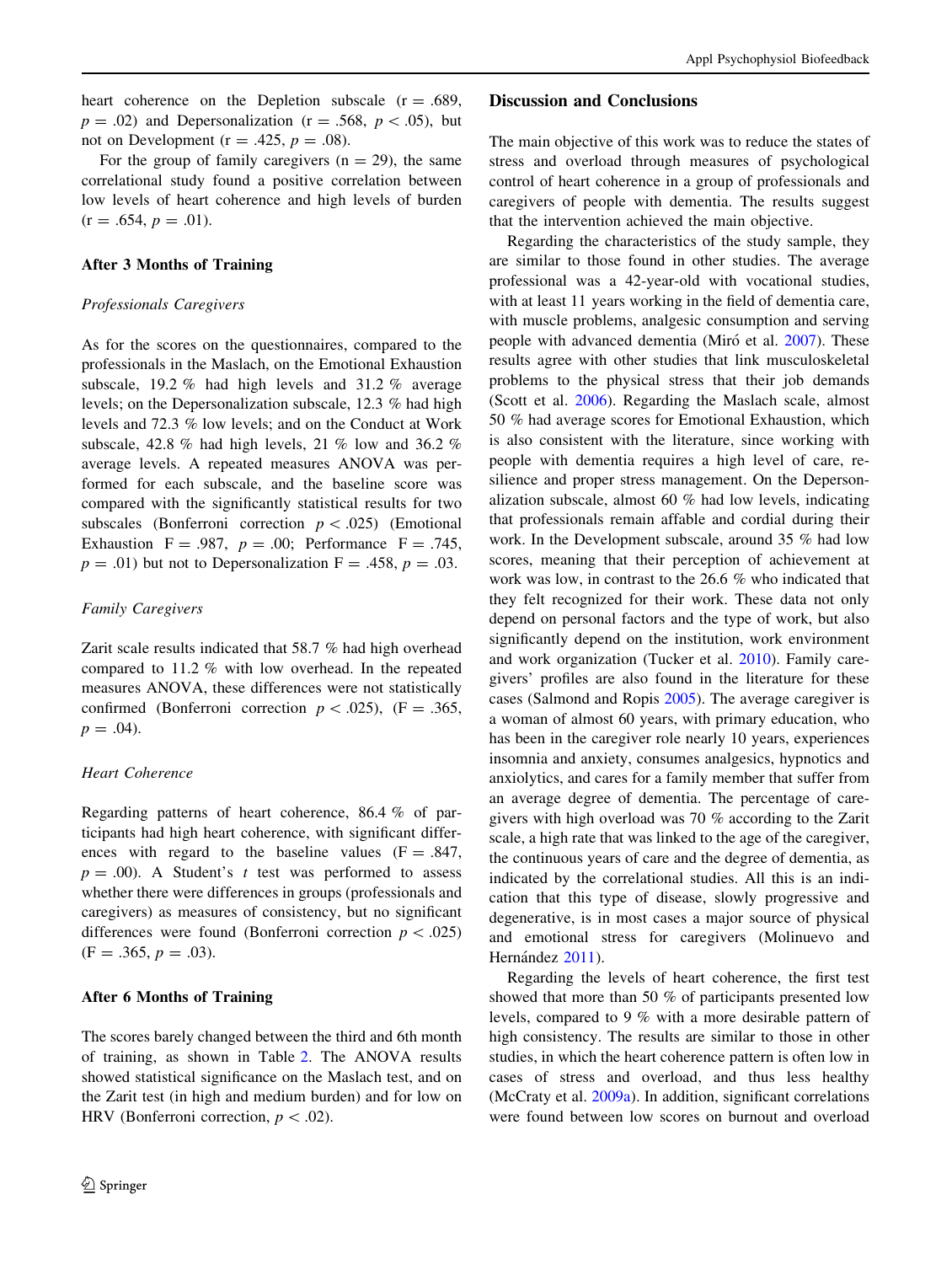<span id="page-6-0"></span>Table 2 Ratios and significance test in the questionnaires and heart coherence in the three stages

|                              | <b>Baseline</b> | 3 months       | 6 months       | $\boldsymbol{p}$ |  |
|------------------------------|-----------------|----------------|----------------|------------------|--|
| Proffesionals ( $n = 42$ )   |                 |                |                |                  |  |
| Maslach                      |                 |                |                |                  |  |
| Emotional                    | $37.2 \%$ High  | 19.2 $%$ High  | $21.3 \%$ High | $.00*$           |  |
| Exhaustion                   | 21.8 $%$ High   | 12.13 $%$ High | 11.7 $%$ High  |                  |  |
| Depersonalization            | $26.6 \%$ High  | 42.8 $%$ High  | 44.1 % High    |                  |  |
| Performing                   |                 |                |                |                  |  |
| Family caregivers $(n = 29)$ |                 |                |                |                  |  |
| Zarit                        |                 |                |                |                  |  |
| High burden                  | 69.8 $%$        | 58.7 %         | 54.7 %         | $.02*$           |  |
| Medium burden                | 15.5 $%$        | 30.1 $%$       | 26.4%          | $.01*$           |  |
| Low burden                   | 14.7 $%$        | 11.2 $%$       | 18.9 $%$       | $.03*$           |  |
| Heart coherence $(n = 71)$   |                 |                |                |                  |  |
| High                         | 9%              | 86.4%          | 81.7%          | $.03*$           |  |
| Medium                       | 32.3 $%$        | $20.8\%$       | 11.7 $%$       | $.03*$           |  |
| Low                          | 58.7 %          | $7.2\%$        | $7.4\%$        | $.02*$           |  |
|                              |                 |                |                |                  |  |

 $* p < .05$  significance

levels and consistency. This remarks the importance of heart coherence and emotional stability as promising means to reduce overload levels, as well as to measure stress (Uliaszek et al. [2012\)](#page-8-0).

The results are in line with the existing literature on heart coherence as effective method for reducing stress and assisting in the handling and management of overload situations such as those frequently encountered in caregiving (Childre and Rozman 2005; Kim et al. [2013](#page-7-0); O'Donnell [2007\)](#page-7-0). Training people to develop positive emotions that affect their psychological well-being in situations of psychological and physical stress is critical for institutions. Healthier caregivers provide better care and also suffer fewer casualties related to work (Reineck and Furino [2005\)](#page-7-0). Influencing the management of anxiety, fatigue and wear of caregiving through emotional control techniques has very positive consequences (Cloninger et al. [2012](#page-7-0)).

It has been shown that affecting emotional optimism based on search techniques and positive mental states has a significant effect on fatigue states, overload and stress (Cohn et al. [2009\)](#page-7-0). Conducting training techniques in a group setting also reinforces the spread of the desired emotional state through the sensation of support, fellowship and identification with others who are in the same situation, which is consistent with Watson's conceptual framework of Human Caring (Schwerdtfeger and Friedrich-Mai [2009](#page-8-0)). According to this theory, by focusing on becoming self-aware, we are better able to recognize and change stress from a more balanced perspective, and this is transmitted and affects our environment. From a physical approach, inducing an emotional state that alters the physiological state of the body and reducing the physical response to chronic stress, it is an effective way to achieve quick and lasting changes (Yucha and Montgomery [2008](#page-8-0)).

One limitation of the study is the lack of a control group, to ensure that the measured differences are due to the application of the technique. It would be interesting to extend the study including a control group of similar characteristics to the experimental groups.

The results seem to suggest that heart coherence techniques have been proven easy to apply and an effective tool for health professionals and caregivers of people with dementia (Cloninger et al. [2012;](#page-7-0) Reineck and Furino [2005](#page-7-0)). Although the study has been restricted to this collective, the technique can be easily learned by and applied on any group of people exposed to stressful situations (Siepmann et al. [2008\)](#page-8-0).

#### References

- Alabdulgader, A. (2012). Coherence: A novel nonpharmacological modality for lowering blood pressure in hypertensive patients. Global Advances in Health and Medicine, 1, 54–62.
- Barrios-Choplin, B., & Atkinson, M. (2000). Personal and organizational quality assessment. Boulder Creek, CA: HeartMath Research Center, Institute of HeartMath.
- Chandola, T., Britton, A., Brunner, E., Hemingway, H., Malik, M., Kumari, M., et al. (2008). Work stress and coronary heart disease: What are the mechanisms? European Heart Journal, 29, 640–648.
- Childre, D., & Martin, H. (1999). The HeartMath solution. San Francisco: HarperSanFrancisco.
- Childre, D., & Rozman, D. (2005). Transforming stress: The HeartMath solution to relieving worry, fatigue, and tension. Oakland: New Harbinger Publications.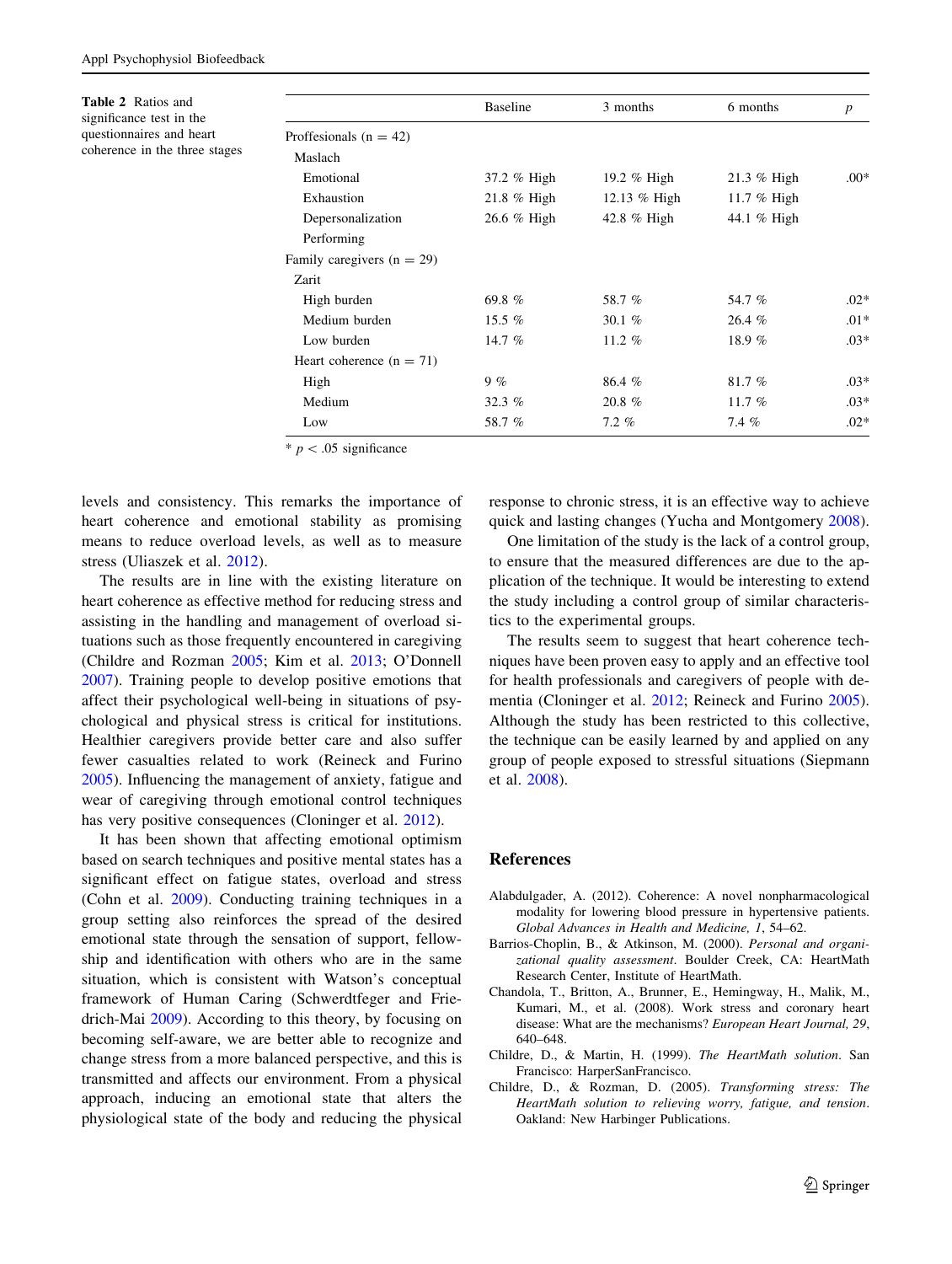- <span id="page-7-0"></span>Cloninger, C. R., Zohar, A. H., Hirschmann, S., & Dahan, D. (2012). The psychological costs and benefits of being highly persistent: Personality profiles distinguish mood disorders from anxiety disorders. Journal of Affective Disorders, 136, 758–766.
- Cohen-Katz, J., Wiley, S., Capuano, T., Baker, D., Kimmel, S., & Shapiro, S. (2005). The effects of mindfulness-based stress reduction on nurse stress and burnout. Part II: A qualitative and quantitative study. Holistic Nursing Practice, 1, 26–35.
- Cohn, M. A., Fredrickson, B. L., Brown, S. L., Mikels, J. A., & Conway, A. M. (2009). Happiness unpacked: Positive emotions increase life satisfaction by building resilience. Emotion, 9, 361–368.
- Del Pozo, J. M., Gevirtz, R. N., Scher, B., & Guarneri, E. (2004). Biofeedback treatment increases heart rate variability in patients with known coronary artery disease. American Heart Journal, 147(3), 545.
- Geisler, F. C., Kubiak, T., Siewert, K., & Weber, H. (2013). Cardiac vagal tone is associated with social engagement and selfregulation. Biological Psychology, 93, 279–286. doi:[10.1016/j.](http://dx.doi.org/10.1016/j.biopsycho.2013.02.013) [biopsycho.2013.02.013](http://dx.doi.org/10.1016/j.biopsycho.2013.02.013).
- Giardino, N. D., Chan, L., & Borson, S. (2004). Combined heart rate variability and pulse oximetry biofeedback for chronic obstructive pulmonary disease: Preliminary findings. Applied Psychophysiology and Biofeedback, 29(2), 121–133.
- Groff, D., Battaglini, C., Sipe, C., Peppercorn, J., Anderson, M., & Hackney, A. C. (2010). Finding a new normal: Using recreation therapy to improve the well-being of women with breast cancer. Annual in Therapeutic Recreation, 18, 40–52.
- HeartMath. (2011). The science behind the emWave® desktop  $\&$ emWave2 products. [http://www.heartmathstore.com/cgi-bin/cate](http://www.heartmathstore.com/cgi-bin/category.cgi?category=sciencebehind) [gory.cgi?category=sciencebehind](http://www.heartmathstore.com/cgi-bin/category.cgi?category=sciencebehind). Accessed October 11, 2014.
- Judkins, S. (2003). Stress among nurse managers: Can anything help? Nurse Researcher, 12(2), 58–70.
- Karavidas, M. K., Lehrer, P. M., Vaschillo, E., Vaschillo, B., Marin, H., Buyske, S., et al. (2007). Preliminary results of an open label study of heart rate variability biofeedback for the treatment of major depression. Applied psychophysiology and biofeedback, 32(1), 19–30.
- Kim, S., Zemon, V., Cavallo, M. M., Rath, J. F., McCraty, R., & Foley, F. W. (2013). Heart rate variability biofeedback, executive functioning and chronic brain injury. Brain Injury, 27(2), 209–222.
- Knudsen, H. K., Ducharme, L. J., & Roman, P. M. (2009). Turnover intention and emotional exhaustion ''at the top'': Adapting the job demands-resources model to leaders of addiction treatment organizations. Journal of Occupational Health Psychology, 14, 84–95.
- Köteles, F., & Simor, P. (2013). Somatic symptoms and holistic thinking as major dimensions behind modern health worries. International Journal of Behavioral Medicine, 21(5), 869–876.
- Lacey, B. C., & Lacey, J. I. (1978). Two-way communication between the heart and the brain. American Psychologist, 2, 99–113.
- Lagos, L., Vaschillo, E., Vaschillo, B., Lehrer, P., Bates, M., & Pandina, R. (2008). Heart rate variability biofeedback as a strategy for dealing with competitive anxiety: A case study. Biofeedback, 36(3), 109.
- Marquínez-Báscones, F. (2006). Cerebro y coherencia hearta. Gaceta Médica de Bilbao, 103(4), 157-161.
- Martín, M., Salvadó, I., Nadal, S., Miji, L. C., Rico, J. M., Lanz, P., et al. (1996). Adaptación para nuestro medio de la Escala de Sobrecarga del Cuidador (Caregiver Burden Interview) de Zarit. Rev Gerontol, 6, 338–346.
- Maslach, C., & Jackson, S. E. (1997). Maslach burnout inventory. Palo Alto, CA: Consulting Psychlogists Press. 1986. Seisdedos N. Manual MBl, Inventario Burnout de Maslach. Madrid: TEA.
- McCraty, M., & Atkinson, L. (2000). Emotional self-regulation program enhances psychological health and quality of life in patients with diabetes R. LipsenthalHeartMath Research Center, Institute of HeartMath, Publication No. 00-006. Boulder Creek, CA.
- McCraty, R., Atkinson, M., Lipsenthal, L., & Arguelles, L. (2009a). New hope for correctional officers: An innovative program for reducing stress and health risks. Applied Psychophysiology and Biofeedback, 34, 251–272.
- McCraty, R., Atkinson, M., Tomasino, D., & Bradley, R. T. (2009b). The coherent heart: Heart-brain interactions, psychophysiological coherence, and the emergence of system-wide order. Integral Review, 5, 10–115.
- McCraty, R., & Tomasino, D. (2006). Emotional stress, positive emotions, and psychophysiological coherence. In B. B. Arnetz & R. Ekman (Eds.), Stress in health and disease (pp. 342–365). Weinheim: Wiley-VCH.
- McCraty, R., & Zayas, M. A. (2014). Heart coherence, selfregulation, autonomic stability, and psychosocial well-being. Psychology for Clinical Settings, 5, 1090.
- Méndez, I., Secanilla, E., Martínez, J. P., & Navarro, J. (2012). Estudio comparativo de burnout en cuidadores profesionales de personas mayores institucionalizadas con demencias y otras enfermedades. European Journal of Investigation in Health, Psychology And Education, 1(2). [https://scholar.google.es/scho](https://scholar.google.es/scholar?cluster=16326944594588649068&hl=es&as_sdt=2005&sciodt=0,5) [lar?cluster=16326944594588649068&hl=es&as\\_sdt=2005&](https://scholar.google.es/scholar?cluster=16326944594588649068&hl=es&as_sdt=2005&sciodt=0,5)  $sciodt=0.5$ .
- Mikels, J., Reuter-Lorenz, P., Beyer, J., & Fredrickson, B. (2008). Emotion and working memory: Evidence for domain—Specific processes for affective maintenance. Emotion, 8(2), 256–266.
- Miró, E., Solanes, A., Martínez, P., Sánchez, A. I., & Rodríguez, J. (2007). Relación entre el burnout o "síndrome de quemarse por el trabajo", la tensión laboral y las características del sueño. Psicothema, 19(3), 388–394.
- Molinuevo, J. L., & Hernández, B. (2011). Perfil del cuidador informal asociado al manejo clínico del paciente con enfermedad de Alzheimer no respondedor al tratamiento sintomático de la enfermedad. Neurología, 26(9), 518-527.
- Montilla, M. L. (2008). La neurocodificación de la experiencia como marco para la psicoterapia del siglo XXI. Venezolanos de psiquiatría y neurología, 20. [http://svp.org.ve/images/revis](http://svp.org.ve/images/revistasvp111.pdf#page=20) [tasvp111.pdf#page=20.](http://svp.org.ve/images/revistasvp111.pdf#page=20)
- Moscoso, M. (2013). La psicología de la salud: Un enfoque multidisciplinario acerca del estrés y cambio conductual. Revista de Psicología, 12(1), 47-72.
- O'Donnell, M. (2007). The heart and the brain within the broader context of wellness. Cleveland Clinic Journal of Medicine, 74(Suppl 1), S56–S58.
- Otake, K., Shimai, S., Tanaka-Matsumi, J., Otsui, K., & Fredrickson, B. L. (2006). Happy people become happier through kindness: A counting kindnesses intervention. Journal of Happiness Studies, 7, 361–375.
- Pipe, T., & Bortz, J. (2009). Mindful leadership as healing practice: Nurturing self to serve others. International Journal for Human Caring, 13(2), 34–38.
- Reineck, C., & Furino, A. (2005). Nursing career full fillment: Statistics and statements from registered nurses. Nursing Economics, 23(1), 25–30.
- Reynard, A., Gevirtz, R., Berlow, R., Brown, M., & Boutelle, K. (2011). Heart rate variability as a marker of self-regulation. Applied Psychophysiology and Biofeedback, 36, 209–215. doi[:10.1007/s10484-011-9162-1](http://dx.doi.org/10.1007/s10484-011-9162-1).
- Rozman, R., Whitaker, T., & Beckman, D. (1996). A pilot intervention program which reduces psychological symptomatology in individuals with human immunodeficiency virus D. JonesComplementary Therapies in Medicine, 4(4), 226–232.